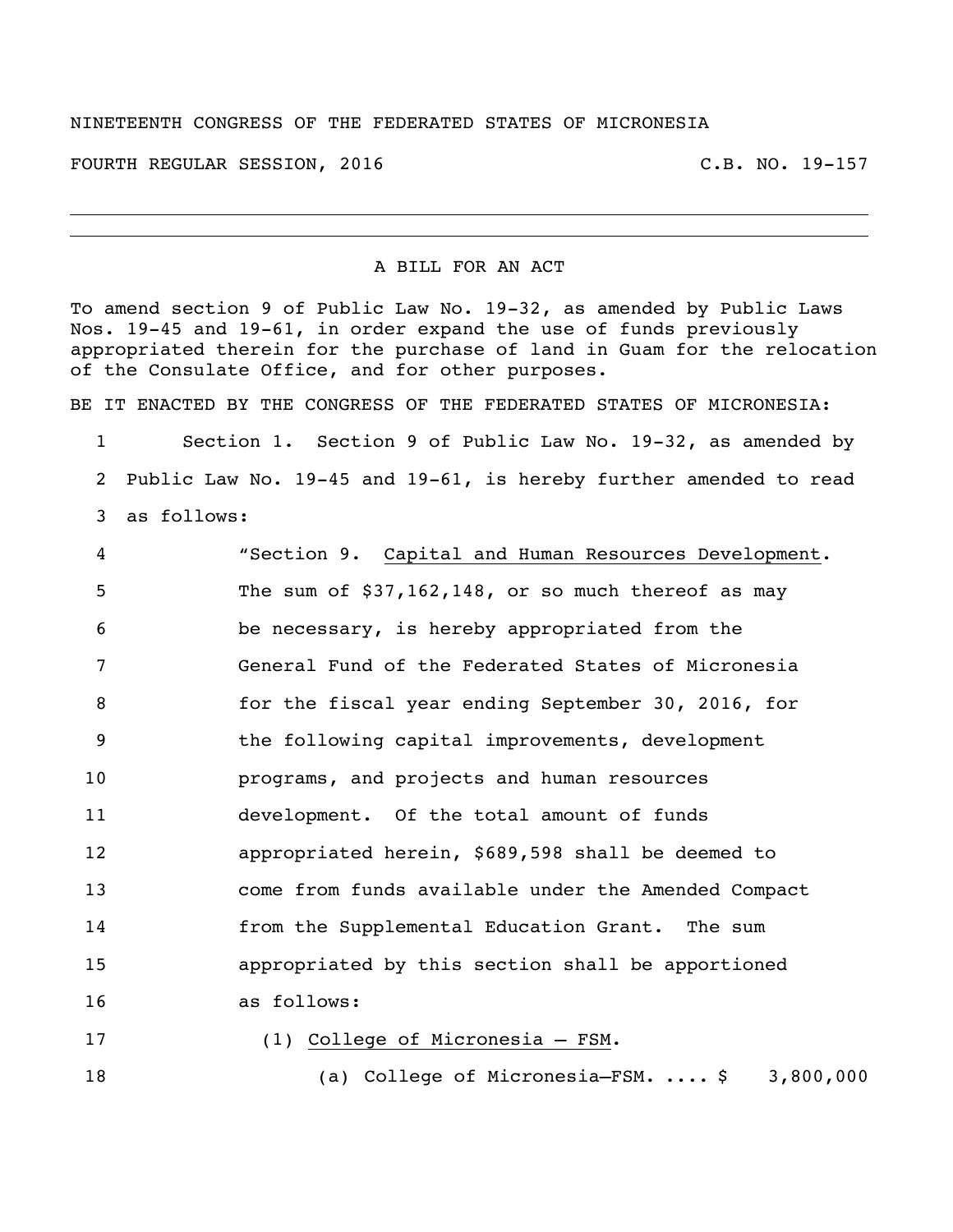| $\mathbf{1}$   |     | (b) FSM Fisheries and Maritime             |           |
|----------------|-----|--------------------------------------------|-----------|
| $\overline{2}$ |     | Institute  \$                              | 833,915   |
| 3              |     | $(c)$ COM-FSM SEG                          | 683,948   |
| 4              |     | (2) Department of Finance & Administration |           |
| 5              |     | (a) FSM Warehouse Lease & Maintenance      | 100,000   |
| 6              |     | (b) PCD Awareness Initiative               | 15,000    |
| 7              |     | (3) Department of Resources & Development  |           |
| 8              |     | (a) FSM Assn. Chamber of Commerce          | 67,000    |
| 9              |     | (b) State Trade Fairs enhancing            |           |
| 10             |     | value addition                             | 40,000    |
| 11             |     | $(c)$ SNLC                                 | 50,000    |
| 12             |     | (d) FSM Agriculture Census                 | $-0-$     |
| 13             |     | (e) SBDC Capacity Assessment               | $-0-$     |
| 14             |     | (f) National Trade Facilitation            |           |
| 15             |     | Conference (NTFC)                          | 75,000    |
| 16             |     | (g) Food Security Production  100,000      |           |
| 17             |     | (h) Secretariat/Hosting conference,        |           |
| 18             |     | equipment, materials                       | 10,000    |
| 19             |     | (i) Foreign Investment Review              | $-0-$     |
| 20             | (j) | Implement National Tourism Policy          | 35,000    |
| 21             | (k) | Trade Advisory Service                     | $-0-$     |
| 22             |     | (1) Tourism Advisory Service               | $-0-$     |
| 23             |     | (m) Assistance to States for Tourism       |           |
| 24             |     | Investment Plan Implementation             | 1,951,201 |
| 25             |     | (n) Phase II Foreign Investment Review     | 18,278    |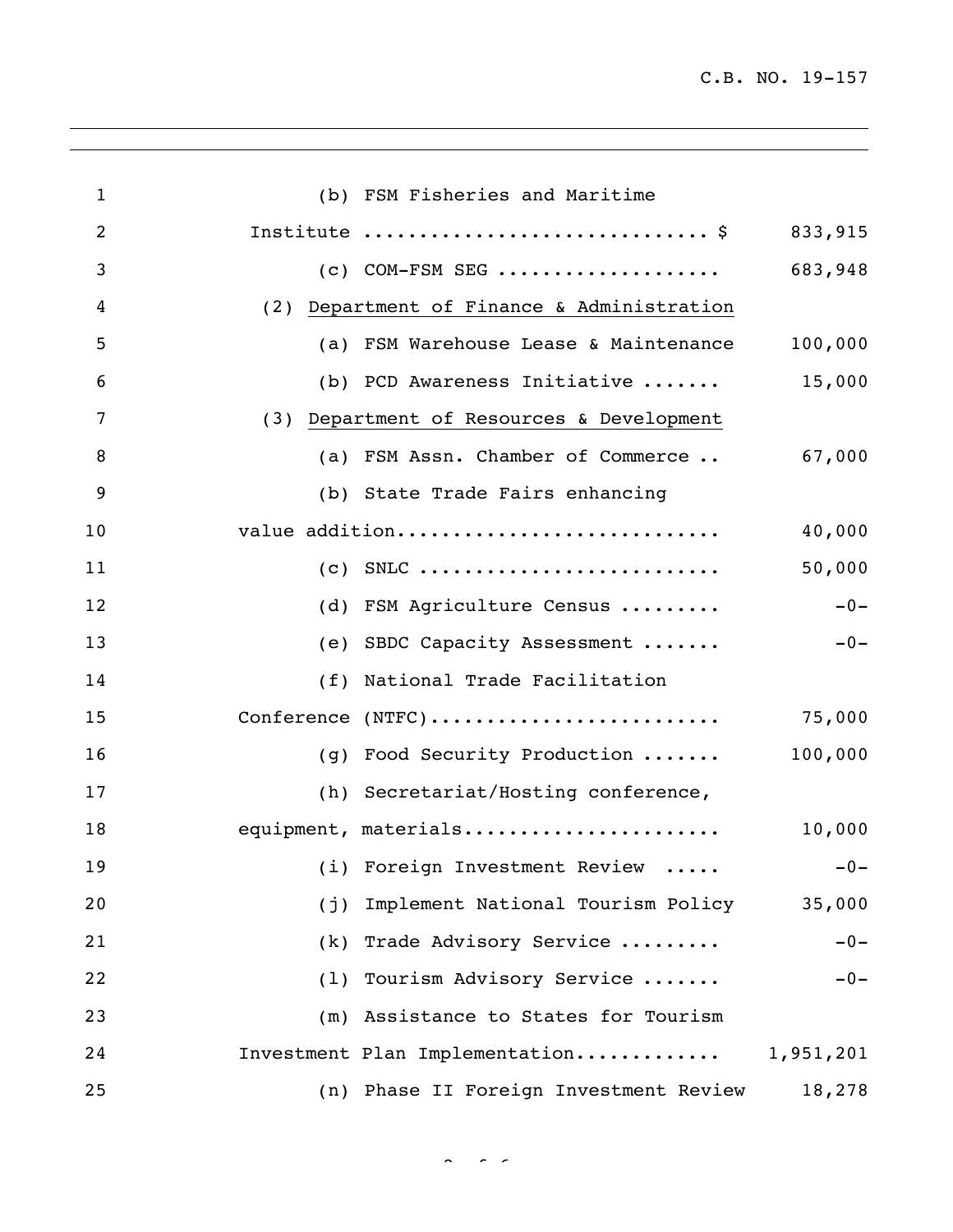| $\mathbf{1}$   | (4) Department of Transportation, Communications and |
|----------------|------------------------------------------------------|
| $\overline{2}$ | Infrastructure.                                      |
| 3              | (a) Outer Island Airport Improvement \$ 1,500,000    |
| 4              | 500,000<br>Capital Facilities Rehabilitation<br>(b)  |
| 5              | (c) Sekere-Palikir Road, Bridge,                     |
| 6              | and Pavement Drainage<br>300,000                     |
| 7              | (d) Operation & Drydocking Boats  2,500,000          |
| 8              | (e) Caroline Island Air<br>150,000                   |
| 9              | Chuuk Air Service Agreement<br>250,000<br>(f)        |
| 10             | Equipment replacement for Voyager 211,100<br>(g)     |
| 11             | (h) Radar Replacement $78,700$                       |
| 12             | (i) AIP Matching Funds $1,860,075$                   |
| 13             | (5) Department of Justice                            |
| 14             | (a) Patrol boat major maintenance project 125,000    |
| 15             | 20,000<br>(b) Hosting of PILON Meeting               |
| 16             | (c) Humanitarian assistance to detained              |
| 17             | foreign nationals in the state of Yap .<br>25,000    |
| 18             | (d) Anti-trafficking in persons &                    |
| 19             | anti-human smuggling  .<br>30,000                    |
| 20             | (6) Office of Environment & Emergency Management     |
| 21             | (a) Fostering Sustainable Solid                      |
| 22             | Waste Mng<br>125,000                                 |
| 23             | (7) President's Office                               |
| 24             | (a) FSM Trust Fund<br>10,000,000                     |
| 25             | 100,000<br>(b) Staff upgrading                       |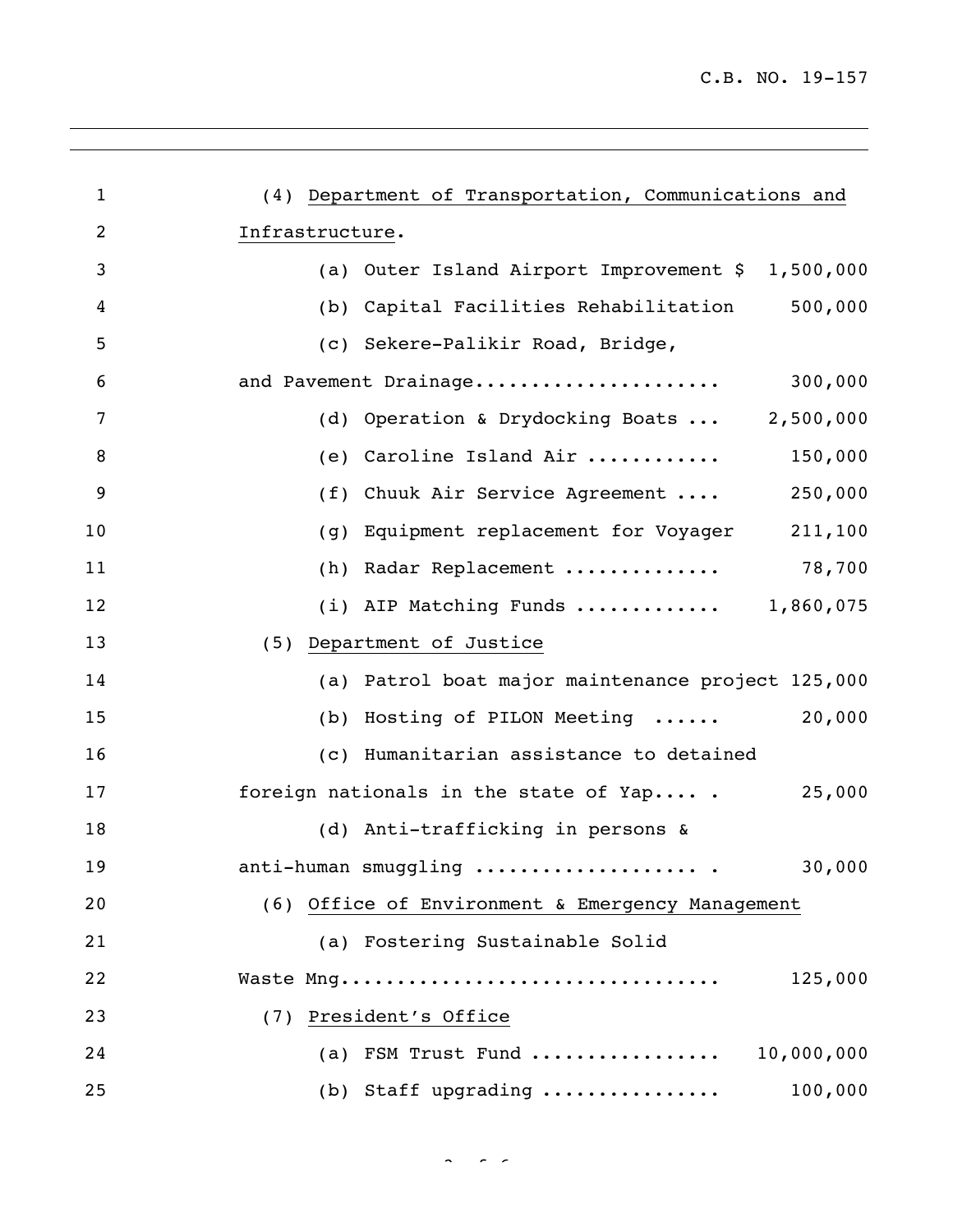| $\mathbf{1}$   | 2023 Investment Development Fund \$<br>$-0-$<br>(C) |
|----------------|-----------------------------------------------------|
| $\overline{2}$ | Implementation of ODA Policy<br>50,000<br>(d)       |
| 3              | 75,000<br>2016 Development Partners Meeting<br>(e)  |
| 4              | 50,000<br>Compact Review Committee<br>(f)           |
| 5              | Purchase of land in Guam for<br>(q)                 |
| 6              | relocation of the Consulate Office and any          |
| 7              | related costs, expenses and arrears in connection   |
| 8              | therewith<br>2,000,000                              |
| 9              | National Election.<br>(8)                           |
| 10             | 50,000<br>(a) National Election (voter ID)          |
| 11             | (9) Department of Health and Social Affairs         |
| 12             | 50,000<br>(a) Health Services Specialty Pathologist |
| 13             | Environmental/water/food/lab test<br>78,000<br>(b)  |
| 14             | 195,000<br>Medical Specialized Team<br>(C)          |
| 15             | (d) Health Network<br>$-0-$                         |
| 16             | (10) Department of Education                        |
| 17             | (a) NDOE Projects<br>395,000                        |
| 18             | (11) Insurance Board.                               |
| 19             | (a) Improve and strengthen statutory                |
| 20             | and requlatory framework<br>29,409                  |
| 21             | (b) Consultant Site Evaluation<br>99,220            |
| 22             | (12) Other Capital and Human Resource Development.  |
| 23             | (a) Chuuk State Priority Infrastructure Project     |
| 24             | apportioned as follows:                             |
| 25             | (i) 4G network upgrade for main island              |

 $4.4 \times 10^{-4}$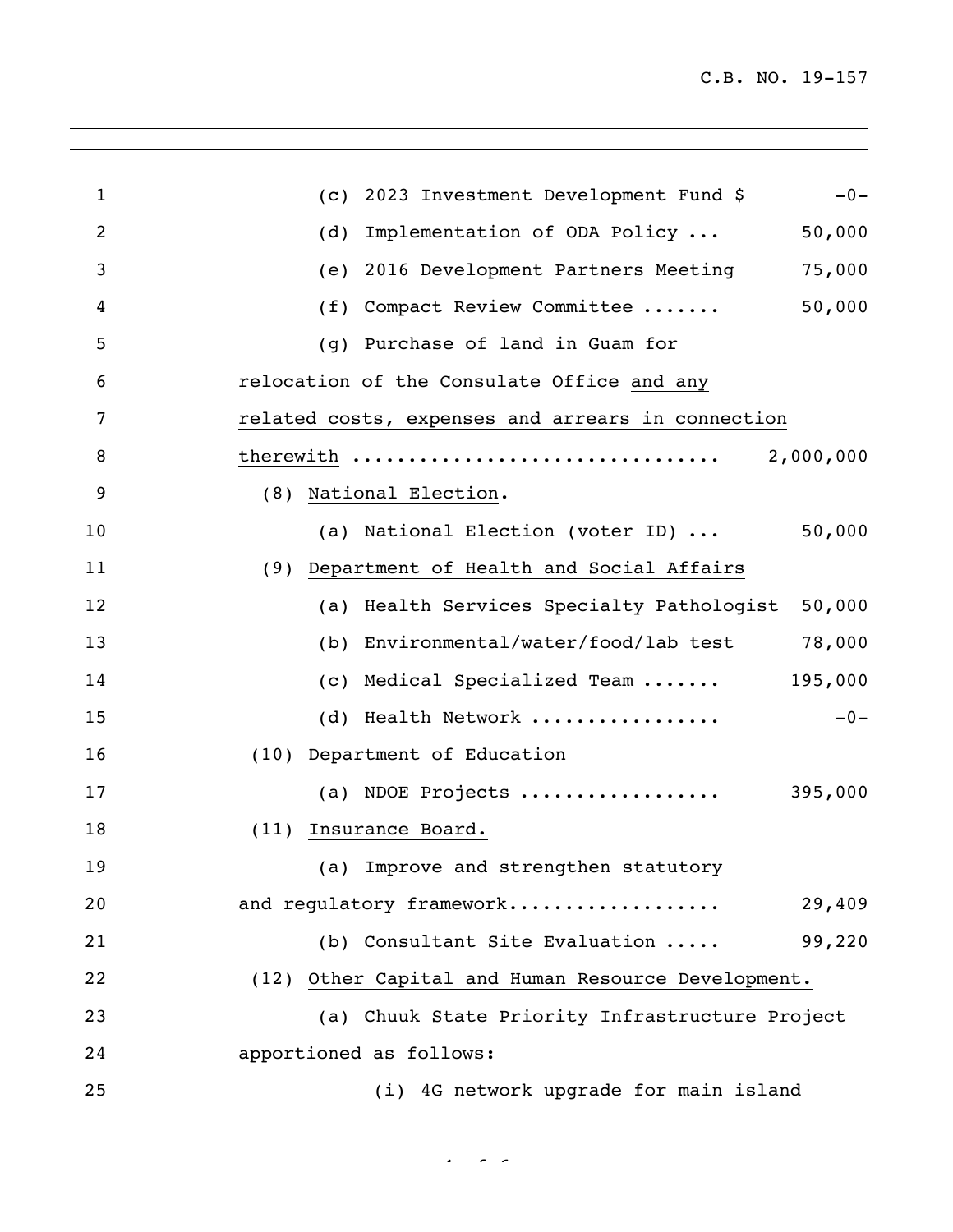C.B. NO. 19-157

| $\mathbf{1}$   | of Chuuk and mobile extension to the outer     |         |
|----------------|------------------------------------------------|---------|
| $\overline{2}$ | islands of Chuuk \$ 1,500,000                  |         |
| 3              | (ii) Other Chuuk State Priority                |         |
| 4              | Infrastructure Projects 2,750,000              |         |
| 5              | (b) Pohnpei State Priority                     |         |
| 6              | Infrastructure Projects                        | $-0-$   |
| 7              | (c) Kosrae State Priority                      |         |
| 8              | Infrastructure Projects 1,500,000              |         |
| 9              | (d) Yap State Priority Infrastructure          |         |
| 10             | Projects; PROVIDED THAT, the allottee submits  |         |
| 11             | both a plan outlining the use of the funds     |         |
| 12             | and a report detailing the use of the Priority |         |
| 13             | Infrastructure Project funds                   |         |
| 14             | appropriated in FY15 1,750,000                 |         |
| 15             | (e) FSM Foreign Mission Repair                 |         |
| 16             | & Maintenance                                  | 300,000 |
| 17             | (f) Renovation of the Supreme Court in         |         |
| 18             | Kosrae & Chief Justice of Kosrae Travel to     |         |
| 19             | Samoa                                          | 75,000  |
| 20             | (q) Renovation of Chuuk State                  |         |
| 21             | Supreme Court                                  | 100,000 |
| 22             | (h) Typhoon Shutters for FSM                   |         |
| 23             | Supreme Court in Yap                           | 30,000  |
| 24             | (i) Renovation of the Chuuk                    |         |
| 25             | Delegation Office                              | 50,000  |